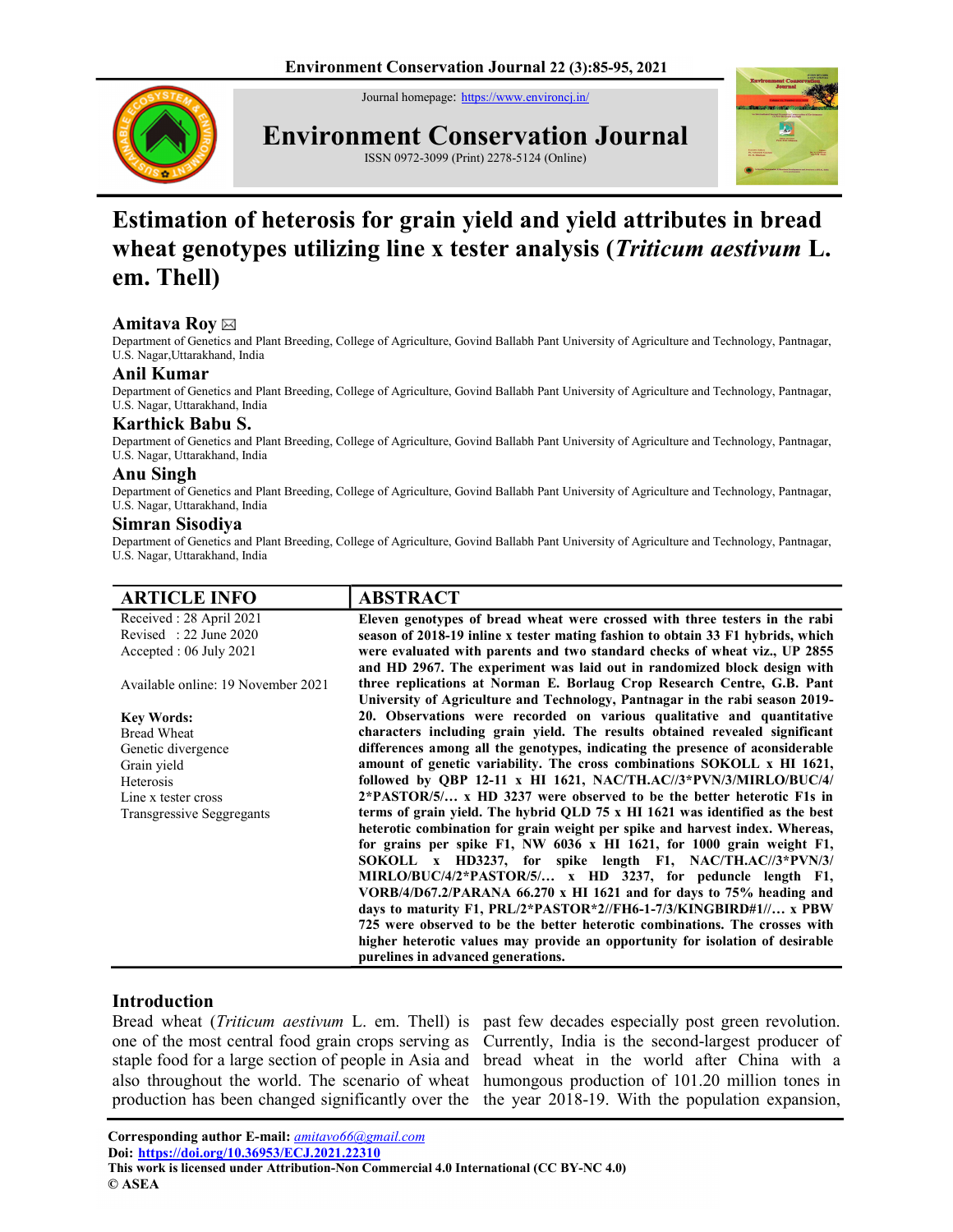there is an urgent requirement for an increase in wheat production potential as crop acreage cannot be extended beyond a certain ceiling. In response to this challenge, there is a prime breeding interest in developing superior high yielding cultivars of the crop.

One of the imperative approaches of developing high yielding cultivars is through the exploitation of heterosis and hybrid vigour. Heterosis has been first reported by Shull (1908) in maize. It is explained as the greater performance of F1s in comparison to their parents. The crosses with higher heterotic values may provide a better opportunity for isolation of desirable purelines in advanced generations as opposed to the hybrids with lower heterosis (Sharif et al., 2001). Analysis of heterosis thus enables a breeder to eliminate less productive cross combinations in F1 generation itself (Ibrahim et al., 2020). The exploitation of heterosis heavily depends upon the genetic divergence and the nicking ability between the lines to be utilized as parents. Some parents will perform better than others and will have better nicking ability than the rest of the crosses. Therefore, proper identification of parents is one of the most essential steps in developing superior high yielding hybrids. Selection of superior cross combinations will allow the breeder to focus on those parents who will be passing superior performances in the progeny and it will be helpful in taking more productive progenies into consideration. Exploitation of heterosis in wheat has also been observed earlier by Solomon et al. (2007), Bilgin et al. (2011), Devi et al. (2013), Singh et al. (2013), Pankaj et al. (2015), Jaiswal et al. (2018), Hussain et al. (2019), Khokaret al. (2019) and Adhikari et al. (2020).

Keeping in view all the previously mentioned aspects, the present research investigation was undertaken to estimate the magnitude of heterosis for yield and yield attributes in 33 F1s developed by crossing eleven lines with three testers in a line x tester mating scheme. The present investigation will be important in the purview of selecting suitable parents for hybridization and the development of superior transgressive segregants which will have enhanced yield potential.

### Material and Methods

The experimental material of the present research investigation was generated by crossing eleven

lines with three testers of bread wheat. These 33 F1s along with fourteen parents and two standard checks viz., UP 2855 and HD 2967 were then evaluated in rabi 2019-20 at Norman E. Borlaug Crop Research Centre, G.B. Pant University of Agriculture and Technology, Pantnagar in randomized block design with three replications. The details of lines, testers and checks are presented in Table 1. Each plot consisted of two rows of one-meter length and the plants were spaced at 20 cm between row to row and 10 cm between plant to plant. Recommended cultural practices were provided accordingly to the plants. Observations were recorded on thirteen characters viz., days to 75% heading, days to maturity, number of productive tillers per plant, plant height, peduncle length, spike length, number of spikelets per spike, number of grains per spike, grain weight per spike, 1000 grain weight, biological yield per plant, grain yield per plant and harvest index.

| <b>SN</b>      | Lines                 | <b>Testers</b> | <b>Checks</b> |
|----------------|-----------------------|----------------|---------------|
|                | OBP 12-11             | HD             | UP            |
|                |                       | 3237           | 2855          |
| $\overline{c}$ | SOKOLL                | <b>PBW</b>     | HD            |
|                |                       | 725            | 2967          |
| 3              | WH 1182               | HI 1621        |               |
| 4              | OLD 75                |                |               |
| 5              | PRL/2*PASTOR*2//FH6-  |                |               |
|                | $1-7/3$ /KINGBIRD#1// |                |               |
| 6              | OLD 65                |                |               |
| 7              | NW 6036               |                |               |
| 8              | K 1402                |                |               |
| 9              | VORB/4/D67.2/PARANA   |                |               |
|                | 66.270                |                |               |
| 10             | HPBW 01               |                |               |
| 11             | NAC/TH.AC//3*PVN/3/MI |                |               |
|                | RLO/BUC/4/2*PASTOR/5/ |                |               |
|                | .                     |                |               |

Table 1: Lines, Testers and Checks utilized for the study

#### Statistical Analysis

Heterosis is expressed as the performance of F1 or hybrid in terms of percent increase or decrease over mid parent (relative heterosis), better parent (heterobeltiosis) and check parent (standard heterosis) values for various quantitative characters. These were calculated for each character using the following formula

Relative heterosis = 
$$
\frac{\overline{(F_1 - MP)}}{\overline{MP}}
$$
 X 100

86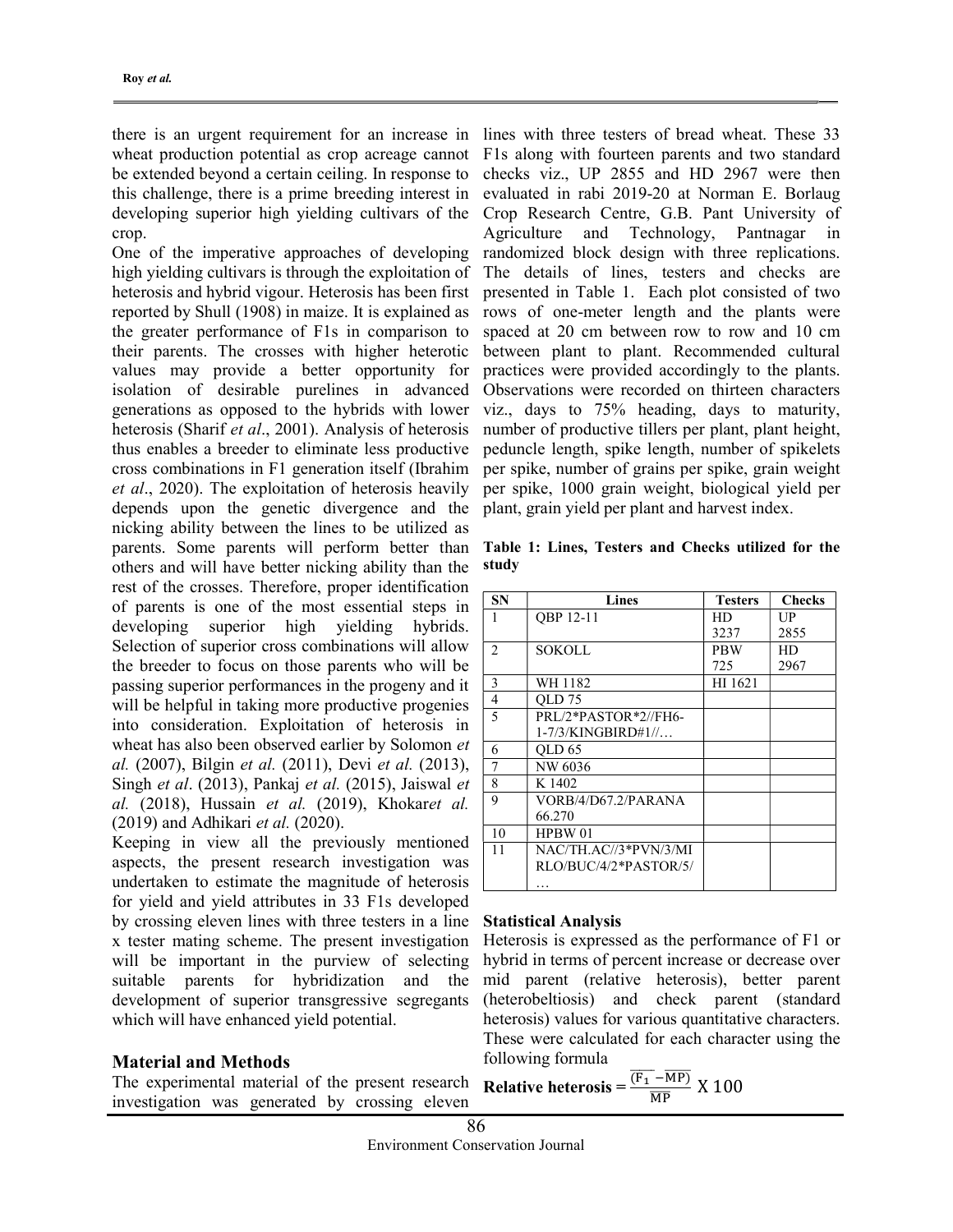Standard heterosis = 
$$
\frac{\overline{(F_1 - \overline{CP})}}{\overline{CP}}
$$
 X 100

Where,

 $\overline{F_1}$  = Mean value of F<sub>1</sub> hybrid,  $\overline{\mathbf{MP}}$  =Mid Parent value i.e.  $(\overline{P}_1 + \overline{P}_2)/2$ 

 $\overline{P_1}$  = Mean performance of parent one

 $\overline{P_2}$  = Mean performance of parent two

 $\overline{BP}$  = Mean performance of the better parent

 $\overline{CP}$  = Mean performance of the check parent

The critical differences in the magnitude of relative heterosis and better parent heterosis were tested according to the method suggested by Panse and Sukhatme (1961). The C.D. were calculated by using standard errors as follows.

**a.** C.D. for mid parent or relative heterosis  $=$  SE of  $(\overline{F1} - \overline{MP})$  x t<sub>error df</sub>

**b.** C.D. for better parent heterosis = SE of  $(\overline{F1} - \overline{BP})$  x t<sub>error df</sub>

Where,

SE of 
$$
(\overline{F1} - \overline{MP}) = \sqrt{\frac{3M_e}{2r}}
$$
  
SE of  $(\overline{F1} - \overline{BP}) = \sqrt{\frac{2M_e}{r}}$ 

 $M_e$  = error mean square

 $r =$  number of replications

freedom.

# Results and Discussion

Analysis of variance revealed that mean sum of squares for all the characters was highly significant (P≤0.05). Analysis of variance for different characters is presented in Table 2a and 2b. Variance due to F1s was also found to be significant which indicated that hybrids differ significantly from each other. Comparison of mean performance of F1s with that of parents also showed a significant difference between hybrid performances with that of the parents. For the majority of the characters, a substantial amount of heterosis was observed. Almost all the characters exhibited a sizeable extent of heterosis over the mid parent, better parent and check parent values. Although, the magnitude of heterosis was varying significantly for different traits.

### Estimation of heterosis for various quantitative traits. The percent heterosis for the various characters under stiudy is presented in the Table 3a ,3b and 3c

For days to 75% heading, amount of heterosis over better parent varied in a range from 4.511% to 4.580%. Cross combination VORB/4/D67.2/ PARANA 66.270 x PBW 725 (-4.511%) followed by K 1402 x HD 3237 (-4.15%) showed good amount of significant negative heterobeltiosis. Whereas, the F1 K 1402 x HD 3237 (-5.22%) was observed to possess considerable negative heterosis for the trait over the check parent HD 2967. Development of early flowering varieties is one of the major breeding objective under intensified modern cultivation systems to incorporate more no. of crops under rotation. The cross combination VORB/4/D67.2/ PARANA 66.270 x PBW 725 (- 4.511%) exhibited significant heterosis over midparent, better parent and check values. Thus it can be utilized for heterosis exploitation for the characters.

### Days to maturity

 $t_{error df}$  = table value of 't' at error degree of whereas F1 VORB/4/D67.2/PARANA 66.270 x Relative heterosis for days to maturity was ranging from -5.4% to 3.27%, while heterobeltiosis for the trait ranged from -6.122% to 2.33%. Cross combination VORB/4/D67.2/PARANA 66.270 x PBW 725 exhibited the highest negative heterosis over the mid parent and better parent values, PBW725 followed by QBP 12-11 x HI1621 were shown to have significant negative heterosis over the checks UP 2855 and HD 2967. It is advantageous to select the cross combinations which possesses significant negative heterosis in terms of maturity traits while breeding for the higher yield. Present study revaeals F1 VORB/4/D67.2/PARANA 66.270 x PBW 725 exhibited significant negative heterosis for the trait over mid-parent, better parent and check values. Hence, it can be further exploited while breeding for early maturity.

### Number of tillers per plant

Relative heterosis for a number of tillers per plant varied from -13.78% to 39.15%. Crosses QLD 65 x HI 1621(36.73%) and QBP 12-11 x HI 1621 (27.17%) exhibited the highest significant positive heterosis over the mid parent and better parent values. In terms of standard heterosis cross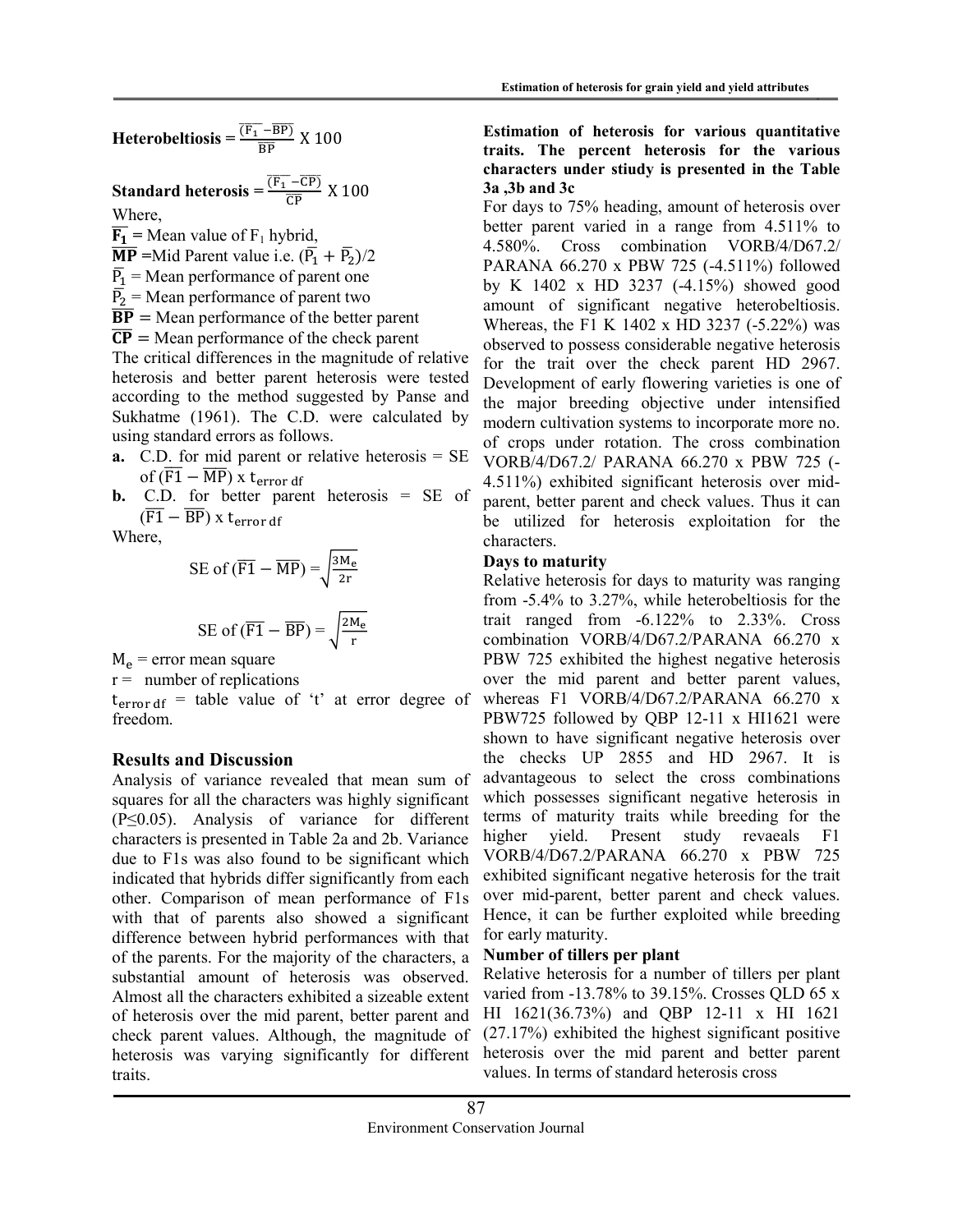| <b>Source of variation</b> |    | <b>D75H</b> | DM         | <b>NTPP</b> | PH       | PL        | <b>SL</b> | <b>NSPS</b> |
|----------------------------|----|-------------|------------|-------------|----------|-----------|-----------|-------------|
| Replication                | -  | 12.660      | 20.959     | 25.309      | 257.035  | 2.586     | 2.432     | 10.877      |
| Treatment                  | 48 | $10.192**$  | $16.418**$ | $13.332**$  | 43.888** | $9.068**$ | $0.818**$ | $.493**$    |
| Error                      | 96 | 2.910       | 5.834      | 2.579       | 8.238    | 3.124     | 0.296     | 0.823       |

Table 2a: Analysis of Variance table for Combining ability

|  | Table 2b: Analysis of Variance table for Combining ability |  |  |
|--|------------------------------------------------------------|--|--|
|  |                                                            |  |  |

| <b>Source of variation</b> |    | <b>NGPS</b> | GWPS      | GW         | <b>BYPP</b> | <b>GYPP</b> | HI         |
|----------------------------|----|-------------|-----------|------------|-------------|-------------|------------|
| Replication                |    | 43.257      | 0.002     | 0.223      | 1.032.037   | 170.477     | 5.255      |
| Treatment                  | 48 | $86.169**$  | $0.119**$ | $20.243**$ | 376.385**   | 81.302**    | $12.152**$ |
| Error                      | 96 | 8.029       | 0.007     | .122       | 68.052      | 9.524       | 1.898      |

combination, QLD 65 x HI 1621 followed by HPBW 01 x HI 1621 was observed to be superior heterotic combinations. Number of productive tillers per plant plays an important role while breeding for the increased yield. Higher number of productive tillers helps in attaining increased economic product of the crop. In the present investigation cross combinations Crosses QLD 65 x HI 1621(36.73%) and QBP 12-11 x HI 1621 (27.17%) were adjudged to be the best performers for the trait. Therefore, these hybrids are recommended for further exploitation in breeding programmes for higher yield

### Plant height (cm)

Cross combination K 1402 x HI 1621 (-14.95%) followed by K 1402 x PBW 725 (-12.72%) exhibited high estimates of significant negative heterobeltiosis for plant height. Heterobeltiosis for the character was observed in a range of -14.95% to 6.78%. Relative heterosis for the trait was varying from 7.89% to 10.12%. Hybrid QBP 12-11 x HD 3237 (-7.89%) showed significant negative heterosis for the trait. In wheat dwarf plants are more preferrable in comparison to the taller plants as the former possesses higher input responsivenes with better lodging resistance. Our investigation reveals hybrid QBP 12-11 x HD 3237 (-7.89%) to possess significant negative heterosis in terms of plant height. Hence, it should be utilized for the development dwarf lines.

# Peduncle length (cm)

For peduncle length range of relative heterosis varied between -11.55% to 12.15%. Cross combination K 1402 x HI 1621 (-11.55%) expressed significant negative relative heterosis and F1 QLD 65 x HI 1621 (-15.76%) was observed to possess the highest heterobeltiosis for the trait.

While, the hybrid QLD 75 x PBW 725 (-11.30%) had possessed the highest heterosis over the check HD 2967. Peduncle length is one of the important contributors towards higher grain yield. In the present research experiment cross combination PRL/2\*PASTOR\*2//FH6-1-7/3/KINGBIRD#1//…

x PBW 725 was observed to possess significant positive heterosis over mid parent values, whereas, hybrid VORB/4/D67.2/PARANA 66.270 x HI 1621 exhibited significant positive heterosis over the standard parent UP 2855. Therefore, these crosses could be further utilized for exploitation of heterosis for the concerned trait.

### Spike length (cm)

Spike length is an important trait in the purview of obtaining higher yield potential. Relative heterosis for the trait ranged -11.74% to 7.007%. Significant positive heterosis for the trait was exhibited by the cross NAC/TH.AC//3\*PVN/3/MIRLO/BUC/4/2 \*PASTOR/5/… x HD 3237 (7.007%). The hybrid also possessed significant positive heterosis over the check parent UP 2855. Spike length is considered as an important yield attribute in the purview of breeding for increased productivity. Therefore, higher significant positive heterosis is desirable for the trait. In the present investigation cross NAC/TH.AC//3\*PVN/3/MIRLO/BUC/4/2

\*PASTOR/5/… x HD 3237 (7.007%) observed with significant desirable heterosis for the trait and is recommended for utilization in breeding programmes aiming at increased yield levels.

# Number of spikelets per spike

In terms of the trait number of spikelets per spike magnitude of relative heterosis was observed from - 5.58% to 9.45%. The cross-combination QLD 65 x HD 3237 (9.45%) observed to possess high significant heterosis over both mid parent and better parent values and also over the check UP 2855. Crosses with higher significant positive heterosis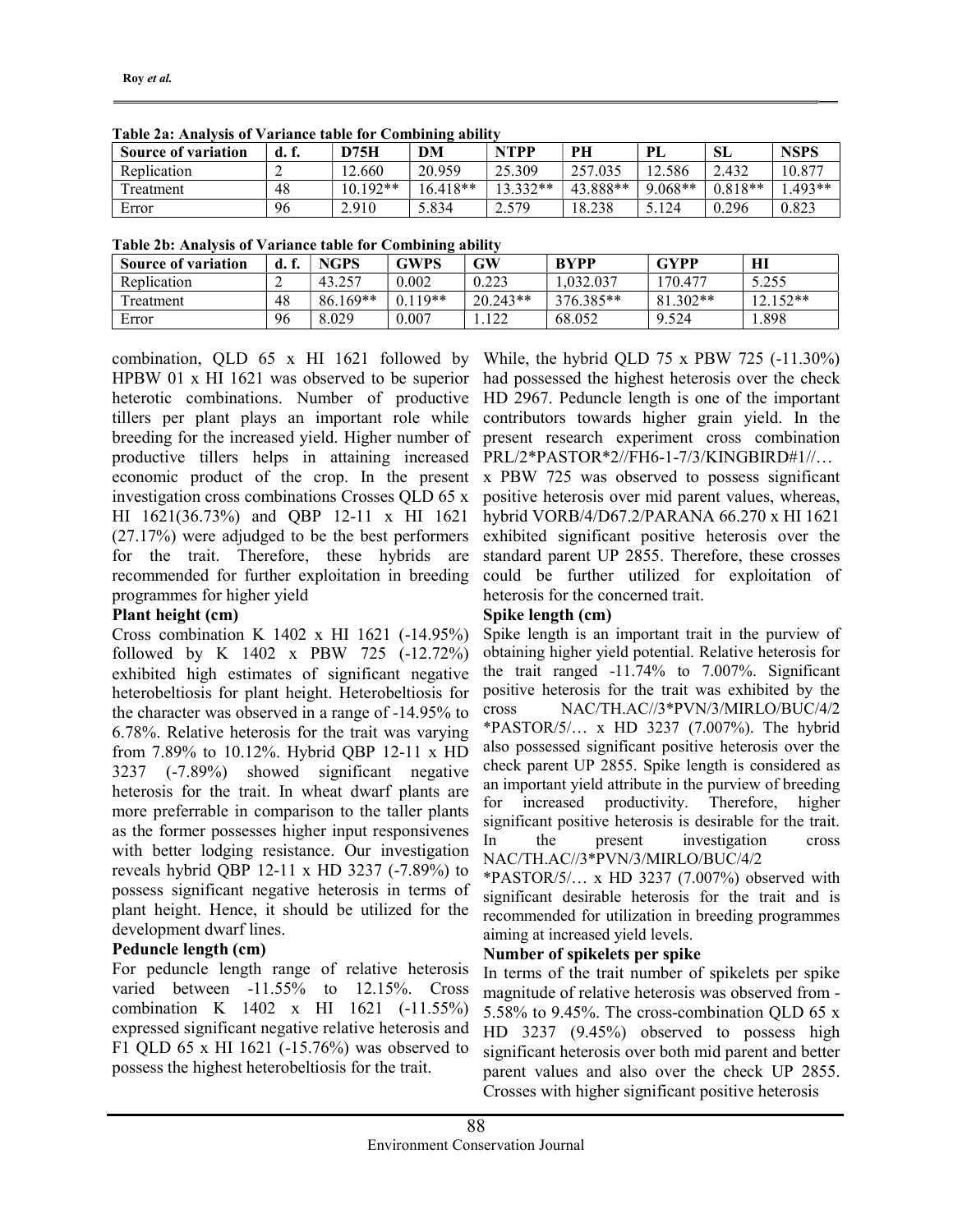| Table 3a: Percent heterosis in F1s over mid parent (MP), better parent (BP) and checks for Days to 75% heading, Days to maturity, Number of tillers |  |  |
|-----------------------------------------------------------------------------------------------------------------------------------------------------|--|--|
| per plant and Plant height(cm)                                                                                                                      |  |  |

| . .<br><b>Crosses</b>                                       | $\circ$   | $\sim$         | Days to 75% heading |            |                |           | Days to maturity |           |                   |                   | Number of tillers per plant |                 | Plant height (cm)   |                       |                 |                |  |
|-------------------------------------------------------------|-----------|----------------|---------------------|------------|----------------|-----------|------------------|-----------|-------------------|-------------------|-----------------------------|-----------------|---------------------|-----------------------|-----------------|----------------|--|
| OBP 12-11 X HD 3237                                         | $-0.38$   | $-0.38$        |                     | $-2.61$    | $-1.71$        | $-1.84$   | $-4.36**$        | $-5.09**$ | 13.77             | 3.51              | 6.92                        | 8.66            | $-7.89*$            | $-7.97*$              | $-4.34$         | $-3.66$        |  |
| OBP 12-11 x PBW 725                                         | $-3.03*$  | $-3.76*$       | $-1.92$             | $-4.48$ ** | $\overline{0}$ | $-1.53$   | $-1.03$          | $-1.78$   | $26.33**$         | $19.02*$          | 13.95                       | 15.8            | $-4.33$             | $-4.83$               | $-1.07$         | $-0.37$        |  |
| QBP 12-11 X HI 1621                                         | $-0.77$   | $-1.53$        | $-1.15$             | $-3.73*$   | $-2.63*$       | $-2.63$   | $-5.13**$        | $-5.85**$ | $38.20**$         | $27.17**$         | $28.12**$                   | $30.19**$       | $-0.95$             | $-4.6$                | $-0.84$         | $-0.14$        |  |
| SOKOLL X HD 3237                                            | 1.71      | 1.52           | 2.3                 | $-0.37$    | 0.79           | 0.26      | $-1.54$          | $-2.29$   | $16.72*$          | 10.1              | 13.74                       | 15.58           | $-3.25$             | $-5.71$               | 3.09            | 3.82           |  |
| <b>SOKOLL X PBW 725</b>                                     | $-0.57$   | $-1.13$        | 0.77                | $-1.87$    | $-1.42$        | $-2.55$   | $-2.05$          | $-2.8$    | $-3.35$           | $-5.45$           | $-9.48$                     | $-8.01$         | $-6.77*$            | $-9.53*$              | $-1.09$         | $-0.38$        |  |
| SOKOLL X HI 1621                                            | $2.88*$   | 1.9            | 2.68                | $\Omega$   | 1.44           | 1.04      | $-0.77$          | $-1.53$   | $21.26**$         | 15.75             | 16.61                       | $18.51*$        | 2.55                | $-3.58$               | 5.42            | 6.17           |  |
| WH 1182 X HD 3237                                           | $3.23*$   | 2.64           | $4.21*$             | 1.49       | 1.31           | 0.52      | $-0.77$          | $-1.53$   | $-3.92$           | $-6.6$            | $-3.51$                     | $-1.95$         | 1.34                | $-0.62$               | 3.13            | 3.86           |  |
| WH 1182 XPBW 725                                            | $3.20*$   | 3.01           | $4.98**$            | 2.24       | 0.64           | $-0.26$   | 0.26             | $-0.51$   | 13.06             | 12.01             | 9.27                        | 11.04           | 4.27                | 2.7                   | 5.64            | 6.39           |  |
| WH 1182 X HI 1621                                           | $3.63*$   | 2.26           | $3.83*$             | 1.12       | 1.18           | 0.52      | $-0.77$          | $-1.53$   | 25.89**           | 23.89**           | $24.81**$                   | $26.84**$       | 1.05                | $-0.72$               | $-0.96$         | $-0.26$        |  |
| OLD 75 X HD 3237                                            | $4.58**$  | $4.58**$       | $4.98**$            | 2.24       | 2.36           | 1.56      | 0.26             | $-0.51$   | $-5.82$           | $-14.72*$         | 8.63                        | 10.39           | $-7.24*$            | $-7.5$                | $-4.01$         | $-3.33$        |  |
| <b>OLD 75 X PBW 725</b>                                     | 0.76      | $\Omega$       | 1.92                | $-0.75$    | $-0.9$         | $-1.79$   | $-1.28$          | $-2.04$   | 5.97              | $-7.19$           | $18.21*$                    | $20.13*$        | $-3.9$              | $-4.06$               | $-1$            | $-0.3$         |  |
| OLD 75 X HI 1621                                            | $4.23***$ | $3.44*$        | $3.83*$             | 1.12       | 0.92           | 0.26      | $-1.03$          | $-1.78$   | $-3.83$           | $-13.88*$         | 9.69                        | 11.47           | 4.04                | 0.55                  | 3.75            | 4.49           |  |
| PRL/2*PASTOR*2//FH6-1-<br>7/3/KINGBIRD#1// X HD 3237        | $-1.54$   | $-2.29$        | $-1.92$             | $-4.48$ ** | 2.13           | 1.32      | $-1.54$          | $-2.29$   | $\overline{0}$    | $-3.09$           | 0.11                        | 1.73            | 2.38                | $-0.61$               | 3.14            | 3.87           |  |
| PRL/2*PASTOR*2//FH6-1-<br>7/3/KINGBIRD#1// X PBW 725        | $-3.05*$  | $-4.51$ **     | $-2.68$             | $-5.22**$  | $-3.01*$       | $-5.36**$ | $-4.87**$        | $-5.60**$ | $-6.03$           | $-6.59$           | $-9.48$                     | $-8.01$         | 0.62                | $-1.89$               | 0.91            | 1.62           |  |
| PRL/2*PASTOR*2//FH6-1-<br>7/3/KINGBIRD#1// X HI 1621        | $-0.78$   | $-0.78$        | $-1.92$             | $-4.48**$  | $-1.46$        | $-2.37$   | $-4.87**$        | $-5.60**$ | $19.61*$          | $17.34*$          | 18.21*                      | $20.13*$        | 5.08                | 4.3                   | 1.92            | 2.64           |  |
| <b>QLD 65 X HD 3237</b>                                     | 1.32      | $\overline{0}$ | 3.07                | 0.37       | 0.13           | $-2.02$   | $-0.51$          | $-1.27$   | $20.00**$         | 19.39*            | $24.60**$                   | $26.62**$       | 3.5                 | 0.59                  | 4.39            | 5.13           |  |
| <b>OLD 65 X PBW 725</b>                                     | $-0.56$   | $-1.12$        | 1.92                | $-0.75$    | $-2.79*$       | $-3.28*$  | $-1.79$          | $-2.54$   | 9.21              | 4.69              | 9.27                        | 11.04           | 3.75                | 1.28                  | 4.17            | 4.91           |  |
| <b>QLD 65 X HI 1621</b>                                     | 0.19      | $-1.86$        | 1.15                | $-1.49$    | $-3.35*$       | $-5.30**$ | $-3.85*$         | $-4.58**$ | 39.15**           | $36.73**$         | $42.71**$                   | $45.02**$       | 2.92                | 2.04                  | $-0.06$         | 0.65           |  |
| NW 6036 X HD 3237                                           | $-0.56$   | $-2.21$        | 1.53                | $-1.12$    | 1.03           | $-1.26$   | 0.51             | $-0.25$   | $17.11*$          | $17.11*$          | 20.98*                      | 22.94**         | 0.93                | 0.14                  | 5.56            | 6.31           |  |
| NW 6036 X PBW 725                                           | 0.19      | $-0.74$        | 3.07                | 0.37       | $-0.63$        | $-1.26$   | 0.51             | $-0.25$   | 0.16              | $-3.51$           | $-0.32$                     | 1.3             | $-0.01$             | $-1.22$               | 4.12            | 4.86           |  |
| NW 6036 X HI 1621                                           | $2.84*$   | 0.37           | $4.21*$             | 1.49       | $-1.42$        | $-3.53*$  | $-1.79$          | $-2.54$   | $-13.78$          | $-14.85$          | $-12.03$                    | $-10.61$        | $-0.9$              | $-5.19$               | $-0.07$         | 0.64           |  |
| K 1402 X HD 3237                                            | $-3.61*$  | $-4.15*$       | $-2.68$             | $-5.22$ ** | $-0.26$        | $-0.78$   | $-2.56$          | $-3.31*$  | 22.81**           | 9.96              | 13.59                       | 15.43           | $-6.31*$            | $-11.40**$            | 3.15            | 3.88           |  |
| K 1402 X PBW 725                                            | $-1.32$   | $-1.5$         | 0.38                | $-2.24$    | $-1.42$        | $-2.55$   | $-2.05$          | $-2.8$    | $17.65*$          | 9.01              | 4.37                        | 6.06            | $-7.32*$            | $-12.72**$            | 1.61            | 2.33           |  |
| K 1402 X HI 1621                                            | $-1.34$   | $-2.64$        | $-1.15$             | $-3.73*$   | $-1.97$        | $-2.35$   | $-4.10**$        | $-4.83**$ | $16.29*$<br>$-13$ | 5.29<br>$-15.53*$ | 6.07<br>$-7.35$             | 7.79<br>$-5.84$ | $-6.90*$<br>$-3.42$ | $-14.95**$<br>$-6.69$ | $-0.99$<br>3.87 | $-0.29$<br>4.6 |  |
| VORB/4/D67.2/PARANA 66.270 X HD<br>3237                     | $3.41*$   | 2.63           | $4.60**$            | 1.87       | $3.27*$        | 2.33      | 1.28             | 0.51      |                   |                   |                             |                 |                     |                       |                 |                |  |
| VORB/4/D67.2/PARANA 66.270 X PBW<br>725                     | $-4.51**$ | $-4.51$ **     | $-2.68$             | $-5.22**$  | $-5.40**$      | $-6.12**$ | $-5.64**$        | $-6.36**$ | $-10.83$          | $-16.50*$         | $-8.41$                     | $-6.93$         | $-5.77$             | $-9.35*$              | 0.91            | 1.63           |  |
| VORB/4/D67.2/PARANA 66.270 X HI<br>1621                     | 1.15      | $-0.38$        | 1.53                | $-1.12$    | $-0.78$        | $-1.55$   | $-2.56$          | $-3.31*$  | $-9.92$           | $-13.59$          | $-5.22$                     | $-3.68$         | $10.12**$           | 2.68                  | $14.30*$        | $15.11**$      |  |
| HPBW 01 X HD 3237                                           | 2.48      | 2.28           | 3.07                | 0.37       | 1.31           | 0.78      | $-1.03$          | $-1.78$   | $-12.96$          | $-14.51$          | $-8.41$                     | $-6.93$         | $-2.23$             | $-4.92$               | 4.42            | 5.16           |  |
| <b>HPBW 01 X PBW 725</b>                                    | 0.19      | $-0.38$        | 1.53                | $-1.12$    | 0.13           | $-1.02$   | $-0.51$          | $-1.27$   | $-11.81$          | $-16.50*$         | $-10.54$                    | $-9.09$         | $-2.27$             | $-5.37$               | 3.92            | 4.66           |  |
| HPBW 01 X HI 1621                                           | $-1.34$   | $-2.28$        | $-1.53$             | $-4.10*$   | $-1.7$         | $-2.09$   | $-3.85*$         | $-4.58**$ | $24.39**$         | 20.68*            | $29.29**$                   | $31.39**$       | $-0.95$             | $-7.06$               | 2.07            | 2.8            |  |
| NAC/TH.AC//3*PVN/3/MIRLO/BUC/4/2<br>*PASTOR/5/X HD 3237     | 0.96      | 0.38           | 0.77                | $-1.87$    | 0.66           | 0.53      | $-2.31$          | $-3.05*$  | 14                | 5.77              | 9.27                        | 11.04           | $6.83*$             | 4.8                   | $8.75*$         | $9.52*$        |  |
| NAC/TH-<br>AC//3*PVN/3/MIRLO/BUC/4/2*PASTO<br>R/5/X PBW 725 | 0.95      | $-0.38$        | 1.53                | $-1.12$    | $-0.26$        | $-2.04$   | $-1.54$          | $-2.29$   | $-3.3$            | $-7.01$           | $-10.97$                    | $-9.52$         | 1.95                | 0.45                  | 3.32            | 4.06           |  |
| NAC/TH.AC//3*PVN/3/MIRLO/BUC/4/2<br>*PASTOR/5/X HI 1621     | 2.51      | 2.32           | 1.53                | $-1.12$    | 2.37           | 2.11      | $-0.51$          | $-1.27$   | $-1.58$           | $-7.61$           | $-6.92$                     | $-5.41$         | $8.72*$             | 6.78                  | 6.6             | 7.35           |  |

\*, \*\* significant at 5% and 1% probability levels, respectively. D75H = Days to 75%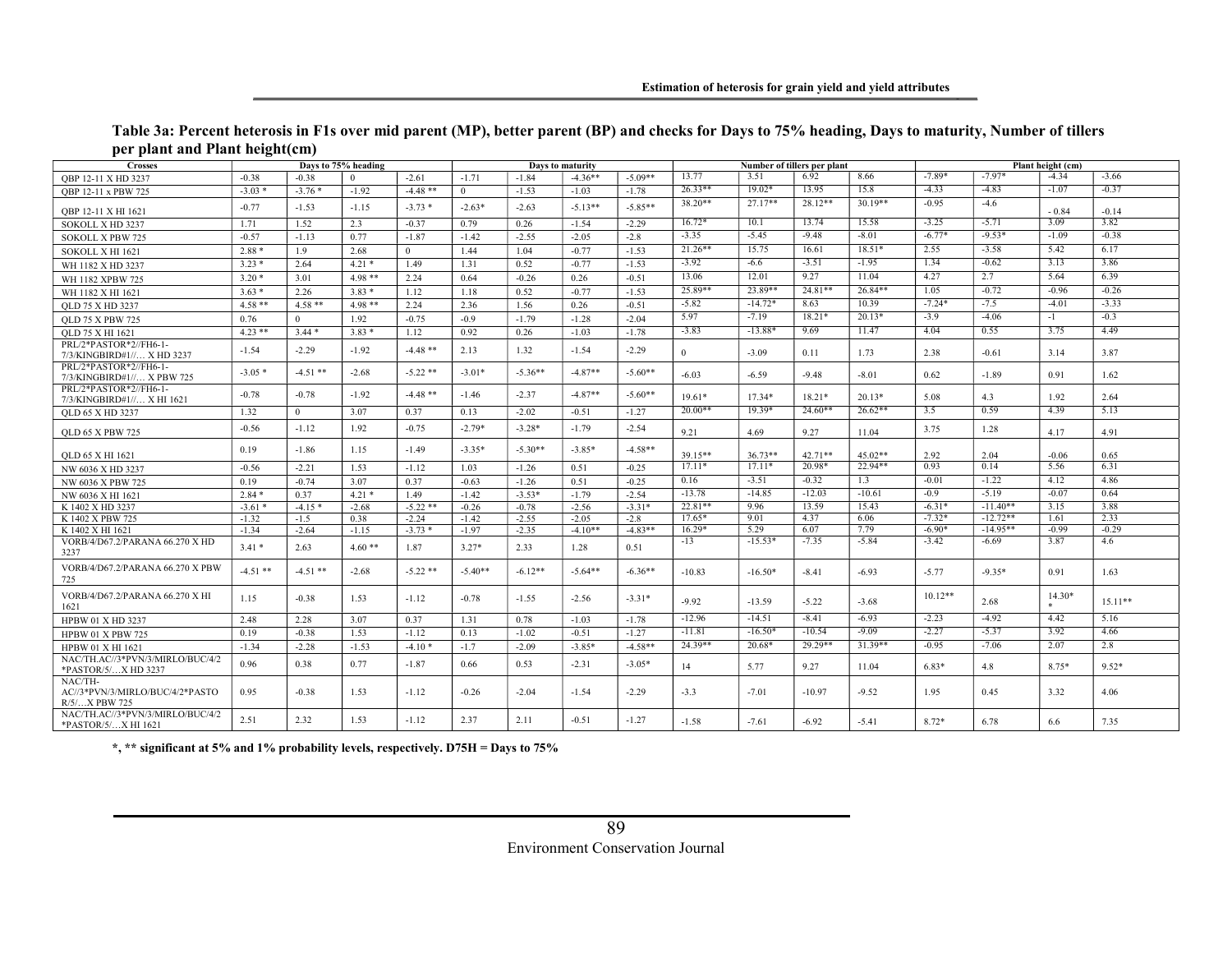for number of spikelets per spike could be utilized for the development of high yielding cultivars. Our study reveals cross combination QLD 65 x HD 3237 (9.45%) to possess with substantial positive heterosis over mid-parent, better parent and check values. Therefore, these cross combinations should be preferred in breeding programmes.

### Number of grains per spike

 The number of grains per spike is an important yield attributing trait which enhances the productive potential of the crop. The cross HPBW 01 x PBW 725 followed by NW 6036 x HI 1621 exhibited significant positive heterosis over the mid parent and better parent values. While the F1 NW 6036 x HI 1621 exhibited the highest significant positive heterosis over the checks. Therefore, these crosses can be further utilized in the breeding programme. Higher number of grains per spike results in overall increase of the yield levels. Here the hybrids HPBW 01 x PBW 725 followed by NW 6036 x HI 1621 high significant positive heterosis for the trait. Thus, these could be further exploited for the trait and in breeding for increased production.

### Grain weight per spike (g)

The crosses K 1402 x HD 3237 followed by QLD 75 x HI 1621 expressed high significant positive heterosis over mid parent, better parent and check values for grain weight per spike. Hence, these cross combinations are recommended for further utilization in breeding programme to exploit hybrid vigour. Higher values for grain weight per spike ultimately results in higher yield levels. Therefore, crosses with significantly higher positive heterosis are desirable for developing high yielding cultiuvars. In our study K 1402 x HD 3237 followed by QLD 75 x HI 1621 observed with higher positive heterosis for the concerned character. Hence, these hybrids can further be exploited for higher heterosis for the character.

### Thousand grain weight (g)

Thousand grain weight is one of the important indicators of total grain yield, which enhances the overall productivity of the crop. In our present investigation QLD 65 x HD 3237 and SOKOLL x HD 3237 were observed to have higher positive heterosis over the mid parent and better parent, whereas, cross combination SOKOLL x HD 3237 followed by NAC/TH.AC//3\*PVN/3/MIRLO/ BUC/4/2\*PASTOR/5/… x HI 1621 were observed

for having higher significant positive heterosis over the checks UP 2855 and HD 2967 and could be further exploited for the trait. Thousand grain weight is an important yield indicator which has direct influence on the overall yield. It is desirable to select lines and crosses expressing higher values for the trait in order to increase total output levels. Hybrids QLD 65 x HD 3237 and SOKOLL x HD 3237 were observed with higher positive heterosis for the trait and these are recommended for further utilization in breeding programmes.

### Biological yield per plant (g)

For the trait biological yield per plant QBP 12-11 x HI 1621 showed higher significant positive heterosis over the mid parent and better parent and the cross combination PRL/2\*PASTOR\*2//FH6-1- 7/3/KINGBIRD#1//… x HI 1621 exhibited higher significant positive heterosis over the checks. Biological yield is also an important yield attribute and research thrust must be put to develop varities with increased biological yield per plant. In our investigation PRL/2\*PASTOR\*2//FH6-1- 7/3/KINGBIRD#1//… x HI 1621 was observed to be superior cross combination for the character and should be preferred in future breeding programmes for the trait.

### Grain yield per plant (g)

Grain yield per plant is the most important trait for consideration while breeding for higher-yielding cultivars. Cross combinations SOKOLL x HI 1621 followed by QBP 12-11 x HI 1621 and NAC/ TH.AC//3\*PVN/3/MIRLO/BUC/4/2\*PASTOR/5/

… x HD 3237 were observed to have higher positive significant heterosis for the character. Therefore, these combinations should be given preference in terms of breeding for higher yield.

Grain yield per plant is the most important trait for consideration, while breeding for the higher yielding cultivars. The cross combinations showing higher estimates of desirable heterosis for the trait could be further utilized for exploitation and hybrid vigour and to break the yield plateu. In our experiments hybrids SOKOLL x HI 1621, QBP 12- 11 x HI 1621 and NAC/ TH.AC//3\*PVN/3/MIRLO/BUC/4/2\*PASTOR/5/

… x HD 3237 were observed with higher heterosis for the trait and these combinations should be preferred while breeding for the higher yield levels. Harvest Index (%)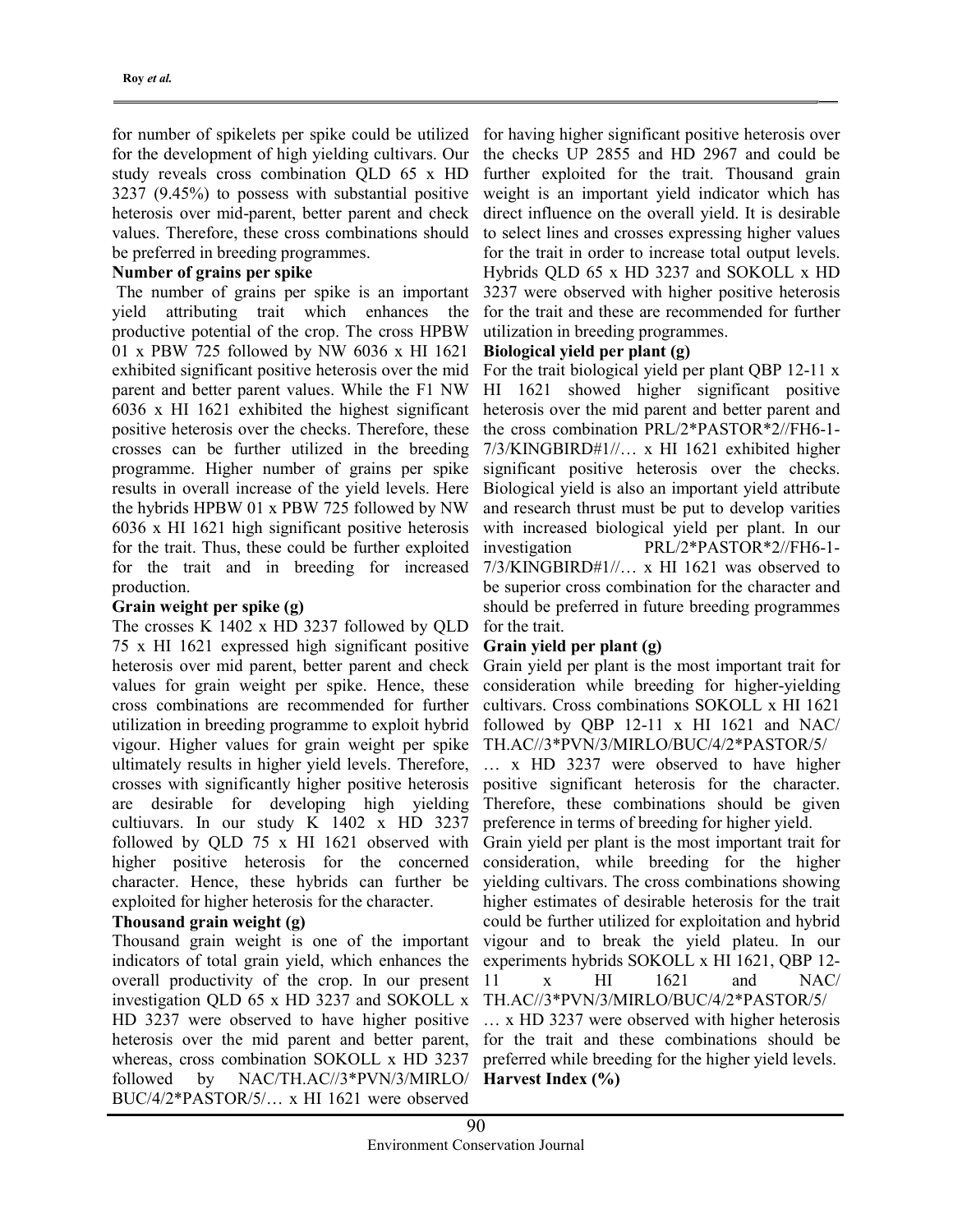| <b>Crosses</b>                                                   | Peduncle length (cm)<br>Spike length (cm) |            |                |                |           |            |          | No. of spikelets per spike |         |         |                | No. of grains per spike |           |            | Grain weight per spike (g) |            |            |            |            |            |
|------------------------------------------------------------------|-------------------------------------------|------------|----------------|----------------|-----------|------------|----------|----------------------------|---------|---------|----------------|-------------------------|-----------|------------|----------------------------|------------|------------|------------|------------|------------|
| OBP 12-11 X HD 3237                                              | 0.28                                      | $-0.33$    | $\overline{0}$ | $-2.67$        | $-7.89*$  | $-7.97*$   | $-4.34$  | $-3.66$                    | $-1.84$ | $-2.06$ | $-2.88$        | $-4.21$                 | $12.30**$ |            | $-13.19**$ $-11.84**$      | $-15.38**$ | $-16.09**$ | $-20.96**$ | $-16.59**$ | $-13.01**$ |
| QBP 12-11 x PBW 725                                              | $-1.92$                                   | $-3.81$    | $-3.49$        | $-6.07$        | $-3.72$   | $-6.09$    | $-1.89$  | $-3.65$                    | $-1.96$ | $-2.09$ | $-2.91$        | $-4.24$                 | 4.91      | $-1.91$    | $-0.39$                    | $-4.39$    | $-0.54$    | $-3.59$    | 1.74       | 6.10       |
| OBP 12-11 X HI 1621                                              | $-6.12$                                   | $-10.07$   | $-1.47$        | $-4.11$        | $11.74**$ | $-14.43**$ | $-9.48*$ | $-11.11**$                 | $-3.43$ | $-3.84$ | $-3.84$        | $-5.16$                 | $-9.59**$ | $11.28**$  | $-6.41$                    | $10.16*$   | $-14.42**$ | $-18.71**$ | $-14.22**$ | $-10.54**$ |
| SOKOLL X HD 3237                                                 | 0.43                                      | $-2.62$    | 2.75           | $\overline{0}$ | 2.96      | $-0.77$    | 2.36     | 0.52                       | 5.11    | 4.87    | 4.02           | 2.58                    | $8.41*$   | 7.98       | 7.44                       | 3.13       | 3.51       | 1.45       | $-1.44$    | 2.78       |
| <b>SOKOLL X PBW 725</b>                                          | $-2.08$                                   | $-6.28$    | $-1.11$        | $-3.76$        | $-2.64$   | $-6.73$    | $-2.56$  | $-4.32$                    | $-5.06$ | $-5.19$ | $-5.96$        | $-7.25*$                | 18.37**   | $12.15**$  | $10.71*$                   | 6.27       | $-12.08**$ | $-12.92**$ | $-13.74**$ | $-10.05**$ |
| SOKOLL X HI 1621                                                 | $-8.52$                                   | $-10.21$   | $-1.63$        | $-4.26$        | 6.33      | 1.25       | 7.11     | 5.18                       | $-1.24$ | $-1.64$ | $-1.64$        | $-3$                    | 14.66**   | $-17.40**$ | $12.87**$                  | $16.36**$  | $-6.99*$   | $-8.05*$   | $-10.66**$ | $-6.84*$   |
| WH 1182 X HD 3237                                                | $-4.32$                                   | $-5.49$    | $-3.99$        | $-6.56$        | 1.35      | $-3.69$    | $-0.66$  | $-2.45$                    | 5.06    | 4.81    | 3.48           | 2.06                    | $7.27*$   | 4.18       | $9.99*$                    | 5.58       | $-7.11*$   | $-10.20**$ | $-10.27**$ | $-6.43$    |
| WH 1182 XPBW 725                                                 | $-1.12$                                   | $-3.61$    | $-2.08$        | $-4.7$         | $-3.79$   | $-9.12*$   | $-5.05$  | $-6.76$                    | 1.57    | 1.24    | 0.13           | $-1.25$                 | 0.65      | $-7.56$    | $-2.41$                    | $-6.33$    | $6.87*$    | $6.40*$    | 6.32       | $10.87**$  |
| WH 1182 X HI 1621                                                | $-7.25$                                   | $10.62*$   | $-2.08$        | $-4.7$         | 5.01      | $-1.39$    | 4.32     | 2.45                       | $6.66*$ | 5.73    | 5.73           | 4.27                    | $-7.53*$  | $-7.56$    | $-2.41$                    | $-6.33$    | 7.82**     | 5.14       | 5.06       | $9.56**$   |
| <b>OLD 75 X HD 3237</b>                                          | $-3.36$                                   | $-4.87$    | $-2.68$        | $-5.28$        | 4.5       | $-4.26$    | $-1.25$  | $-3.02$                    | 5.19    | 5.17    | 3.83           | 2.4                     | 0.06      | $-4.79$    | $-5.27$                    | $-9.07*$   | 3.07       | $-1.6$     | 0.95       | 5.27       |
| <b>QLD 75 X PBW 725</b>                                          | $-8.3$                                    | $-10.92$   | $-8.86$        | $11.30*$       | $-0.08$   | $-8.98*$   | $-4.91$  | $-6.62$                    | $-0.15$ | $-0.27$ | $-1.36$        | $-2.71$                 | $-5.23$   | $-6.03$    | 15.56**                    | 18.94**    | 14.98**    | 13.00**    | 15.92**    | 20.89**    |
| <b>QLD 75 X HI 1621</b>                                          | $-4.15$                                   | $-7.33$    | 1.53           | $-1.18$        | 4.14      | $-5.66$    | $-0.21$  | $-2$                       | 5.67    | 4.97    | 4.97           | 3.52                    | $14.39**$ | 5.92       | $11.73**$                  | 7.25       | 25.24**    | $20.57**$  | $23.70**$  | $29.00**$  |
| PRL/2*PASTOR*2//F<br>$H6-1-$<br>7/3/KINGBIRD#1//<br>X HD 3237    | 6.57                                      | 6          | 6.19           | 3.35           | 2.81      | 1.67       | 7.25     | 5.32                       | 6.12    | 4.68    | 3.35           | 1.93                    | $-2.24$   | $-7.36$    | 2.97                       | $-1.16$    | $-7.83**$  | $-11.53**$ | $-10.27**$ | $-6.43$    |
| PRL/2*PASTOR*2//F<br>$H6-1-$<br>$7/3$ /KINGBIRD#1//<br>X PBW 725 | $12.15*$                                  | 10.07      | 10.27          | 7.32           | $-2.58$   | $-3.06$    | 2.27     | 0.43                       | 1.09    | $-0.38$ | $-1.47$        | $-2.82$                 | $-1.9$    | $11.96**$  | $-2.14$                    | $-6.06$    | $-15.05**$ | $-16.04**$ | $-14.85**$ | $-11.20**$ |
| PRL/2*PASTOR*2//F<br>$H6-1-$<br>7/3/KINGBIRD#1//<br>X HI 1621    | $-0.25$                                   | $-4.52$    | 4.61           | 1.81           | $-2.36$   | $-2.49$    | 3.15     | 1.29                       | 4.03    | 1.97    | 1.97           | 0.57                    | $-3.01$   | $-5.49$    | 5.06                       | 0.85       | 1.05       | $-2.18$    | $-0.79$    | 3.46       |
| <b>QLD 65 X HD 3237</b>                                          | 12.08*                                    | 6.65       | 5.69           | 2.87           | $-3.41$   | $-5.4$     | $-2.42$  | $-4.17$                    | 9.45**  | $9.33*$ | 8.18*          | 6.69                    | $17.77**$ | $13.40**$  | $12.83**$                  | $8.31*$    | $-3.7$     | $-5.32$    | $-8.61**$  | $-4.7$     |
| <b>OLD 65 X PBW 725</b>                                          | $10.91*$                                  | 6.91       | 3.13           | 0.37           | $8.79**$  | $-11.22**$ | $-7.25$  | $-8.92*$                   | $-0.68$ | $-0.7$  | $-1.74$        | $-3.1$                  | 9.18*     | 6.94       | $-1.48$                    | $-5.43$    | $-10.99**$ | $-12.12**$ | $-12.95**$ | $-9.23**$  |
| <b>QLD 65 X HI 1621</b>                                          | $-7.27$                                   | $15.76**$  | $-7.71$        | $-10.18$       | $-3.79$   | $-6.93$    | $-1.54$  | $-3.31$                    | 3.35    | 2.81    | 2.81           | 1.39                    | $-6.84$   | 12.74**    | $-7.95$                    | $11.64**$  | $-10.07**$ | $-10.80**$ | $-13.90**$ | $-10.21**$ |
| NW 6036 X HD 3237                                                | 5.38                                      | 3.12       | 2.19           | $-0.54$        | $-2.34$   | $-4.97$    | $-1.98$  | $-3.74$                    | $-0.51$ | $-3.17$ | $\overline{1}$ | $-0.39$                 | $10.34*$  | 5.42       | 4.89                       | 0.68       | $-16.73**$ | $-17.52**$ | $-21.56**$ | $-18.20**$ |
| NW 6036 X PBW 725                                                | $10.61*$                                  | 9.69       | 5.81           | 2.98           | $-6.60*$  | $-9.68*$   | $-5.64$  | $-7.34$                    | $-0.82$ | $-3.39$ | 0.77           | $-0.62$                 | 24.54**   | 22.98**    | $11.45**$                  | 6.98       | 1.22       | $-0.8$     | $-1.74$    | 2.47       |
| NW 6036 X HI 1621                                                | $-8.27$                                   | $-14.43**$ | $-6.25$        | $-8.75$        | $-6.05$   | $-9.70**$  | $-4.47$  | $-6.19$                    | 4.05    | 1.9     | 6.29           | 4.82                    | $29.21**$ | $20.10**$  | $26.69**$                  | $21.61**$  | $8.56**$   | $8.47*$    | 3.16       | $7.58*$    |

#### Table 3b: Percent heterosis in F1s over mid parent (MP), better parent (BP) and checks for Peduncle length(cm), spike length(cm), No. of spikelets per spike, No. of grains per spike and Grain weight per spike(g)

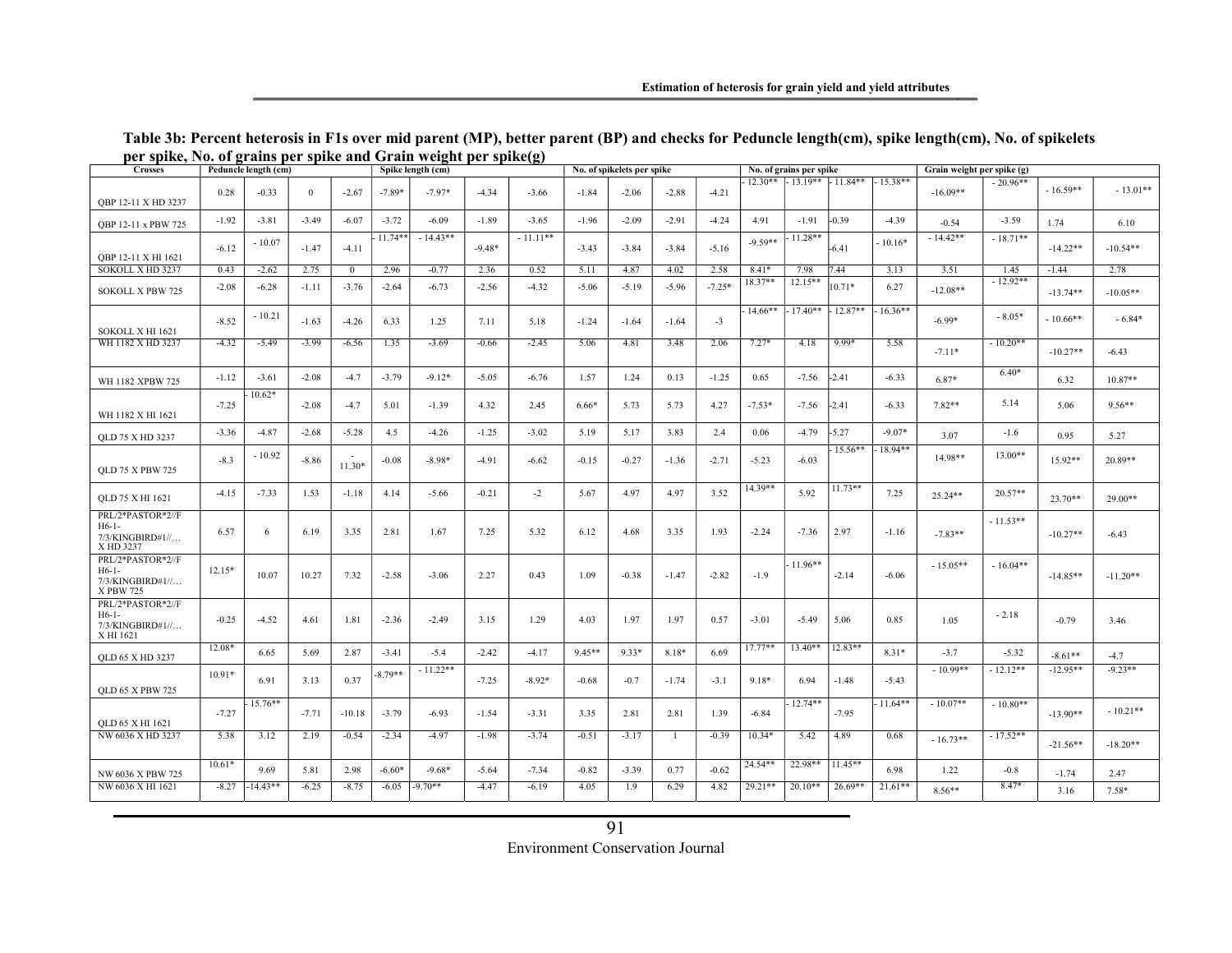#### Roy et al.

| K 1402 X HD 3237                                                  | 5.37      | $-0.74$  | 11.27                 | 8.3     | $-2.58$ | $-3.55$  | $-0.51$ | $-2.3$  | $-0.97$ | $-3.1$   | $-0.04$ | $-1.41$        | 0.38       | $-2.76$    | 3.2       | $-0.93$   | 31.50**   | $29.55**$ | $20.85**$ | $26.03**$ |
|-------------------------------------------------------------------|-----------|----------|-----------------------|---------|---------|----------|---------|---------|---------|----------|---------|----------------|------------|------------|-----------|-----------|-----------|-----------|-----------|-----------|
| K 1402 X PBW 725                                                  | 3.69      | $-3.54$  | 8.13                  | 5.23    | $-6.34$ | $-7.85*$ | $-3.74$ | $-5.47$ | $-5.58$ | $-7.52*$ | $-4.6$  | $-5.92$        | $12.95**$  | $-20.24**$ | $15.35**$ | $18.75**$ | $9.67**$  | 4.94      | 3.95      | $8.40*$   |
| K 1402 X HI 1621                                                  | $-11.55*$ | $-12.56$ | $-1.98$               | $-4.6$  | $-0.86$ | $-3.06$  | 2.55    | 0.71    | 1.81    | 0.26     | 3.42    | $\overline{2}$ | 3.41       | 3.1        | $9.41*$   | 5.03      | $-1.87$   | $-4.16$   | $-9.01**$ | $-5.11$   |
| VORB/4/D67.2/PARA<br>NA 66.270 X HD 3237                          | 1.96      | $-1.23$  | 4.42                  | 1.62    | 1.52    | $-0.14$  | 3       | 1.15    | 3.88    | 1.61     | 4.91    | 3.46           | $11.24***$ | 8.16       | 7.62      | 3.31      | $-0.46$   | $-2.13$   | $-5.53$   | $-1.48$   |
| VORB/4/D67.2/PARA<br>NA 66.270 X PBW 725                          | $-2.41$   | $-6.68$  | $-1.35$               | $-3.99$ | $-3.73$ | $-5.89$  | $-1.68$ | $-3.45$ | $-2.75$ | $-4.8$   | $-1.71$ | $-3.06$        | $-2.05$    | $-5$       | $10.70*$  | 14.28**   | $18.42**$ | $16.91**$ | 15.80**   | 20.76**   |
| VORB/4/D67.2/PARA<br>NA 66.270 X HI 1621                          | 5.97      | 4.11     | 14.06<br>$\mathbf{r}$ | 11.01   | 0.07    | $-2.77$  | 2.86    | 1.01    | 1.58    | $-0.02$  | 3.23    | 1.81           | $-4.09***$ | $18.77**$  | $14.31**$ | $17.75**$ | $-0.99$   | $-1.8$    | $-5.21$   | $-1.15$   |
| HPBW 01 X HD 3237                                                 | 4.65      | 3.57     | 4.81                  | 2.01    | $-5.64$ | $-7.24$  | $-4.32$ | $-6.04$ | 1.84    | $-0.52$  | 2.98    | 1.57           | $26.59**$  | $22.71**$  | $22.09**$ | $17.19**$ | $-0.35$   | $-1.41$   | $-8.03*$  | $-4.09$   |
| <b>HPBW 01 X PBW 725</b>                                          | 2.77      | 0.36     | 1.57                  | $-1.15$ | $-0.65$ | $-2.95$  | 1.39    | $-0.43$ | 4.09    | 1.77     | 5.35    | 3.9            | 35.97**    | $32.30**$  | $23.55**$ | $18.60**$ | 39        | $-0.16$   | $-1.11$   | 3.13      |
| <b>HPBW 01 X HI 1621</b>                                          | $-3.02$   | $-6.72$  | 2.19                  | $-0.54$ | 1.14    | $-1.8$   | 3.88    | 2.01    | $-3.93$ | $-5.56$  | $-2.24$ | $-3.59$        | 6.5        | 0.39       | 5.9       | 1.66      | 3.82      | 1.83      | $-3.32$   | 0.82      |
| NAC/TH.AC//3*PVN/3<br>/MIRLO/BUC/4/2*PAS<br>TOR/5/X HD 3237       | 3.77      | 2.19     | 4.45                  | 1.65    | $7.01*$ | 5.75     | $9.08*$ | 7.12    | 2.27    | 1.71     | 0.42    | $-0.96$        | $9.19*$    | 6.38       | 11.59**   | 7.11      | $12.74**$ | 10.89**   | $6.95*$   | $11.53**$ |
| NAC/TH-<br>AC//3*PVN/3/MIRLO/<br>BUC/4/2*PASTOR/5/<br>$X$ PBW 725 | 4.3       | 1.37     | 3.6                   | 0.83    | 4.11    | 2.24     | 6.81    | 4.89    | $-0.62$ | $-1.25$  | $-2.33$ | $-3.68$        | 18.94**    | $9.56*$    | 14.92**   | $10.32*$  | $8.12**$  | $6.70*$   | 5.69      | $10.21**$ |
| NAC/TH.AC//3*PVN/3<br>/MIRLO/BUC/4/2*PAS<br>TOR/5/X HI 1621       | $-5.93$   | $-9.09$  | $-0.4$                | $-3.06$ | $-4.36$ | $-6.65$  | $-1.25$ | $-3.02$ | $-1.36$ | $-2.52$  | $-2.52$ | $-3.86$        | $-0.25$    | $-0.53$    | 4.93      | 0.72      | $16.55**$ | $15.64**$ | $11.53**$ | $16.31**$ |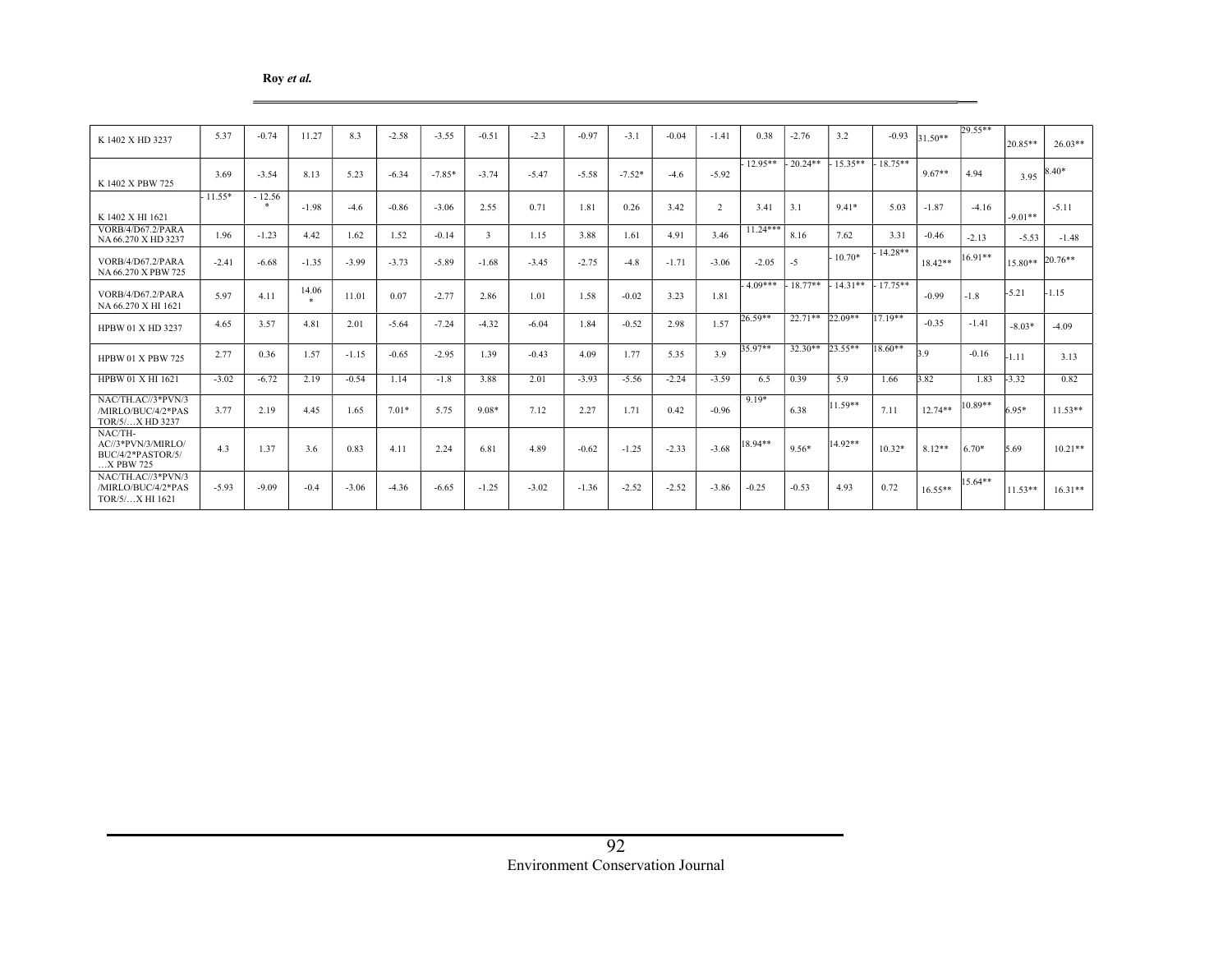Estimation of heterosis for grain yield and yield attributes

| <b>Crosses</b>                                                          |                     | 1000 grain weight $(g)$ |            |            |            | Biological vield per plant (g) |           |           |           | Grain yield per plant (g) |           |                | Harvest Index (%) |           |           |           |  |
|-------------------------------------------------------------------------|---------------------|-------------------------|------------|------------|------------|--------------------------------|-----------|-----------|-----------|---------------------------|-----------|----------------|-------------------|-----------|-----------|-----------|--|
| OBP 12-11 X HD 3237                                                     | $9.28**$            | $5.91**$                | $5.96**$   | $6.61**$   | 11.21      | 2.59                           | 9         | 9.45      | 28.06**   | 18.60*                    | $17.46*$  | $20.17*$       | $17.25**$         | $15.92**$ | $9.02*$   | 9.85**    |  |
| OBP 12-11 x PBW 725                                                     | $-5.42**$           | $-5.84**$               | $-4.95*$   | $-4.37$    | $18.47**$  | 11.5                           | $13.47*$  | 13.93*    | $14.27*$  | 3.46                      | 7.72      | 10.2           | $-3.58$           | $-7.62*$  | $-5.18$   | $-4.46$   |  |
| OBP 12-11 X HI 1621                                                     | $-1.94$             | $-2.39$                 | $-2.35$    | $-1.75$    | 29.95**    | $21.41**$                      | $25.51**$ | $26.02**$ | 47.59**   | $37.25**$                 | $34.73**$ | $37.83**$      | $13.57**$         | $13.01**$ | $7.35*$   | $8.17*$   |  |
| SOKOLL X HD 3237                                                        | 17.24**             | $15.02**$               | $12.23**$  | $12.92**$  | $18.51**$  | $13.05*$                       | $20.11**$ | $20.61**$ | 35.91**   | 28.36**                   | 27.14**   | $30.06**$      | 15.42**           | 15.06**   | 5.75      | 6.56      |  |
| <b>SOKOLL X PBW 725</b>                                                 | 1.33                | $-0.36$                 | 0.59       | 1.21       | 0.58       | $-2.04$                        | $-0.31$   | 0.1       | $-2.33$   | $-9.87$                   | $-6.15$   | $-3.99$        | $-1.03$           | $-6.48$   | $-4.01$   | $-3.28$   |  |
| SOKOLL X HI 1621                                                        | 3.48                | 2.67                    | 1.78       | 2.41       | $21.26**$  | $17.20**$                      | $21.15**$ | $21.65**$ | $50.71**$ | 42.94**                   | $40.32**$ | $43.55***$     | 24.26**           | 21.87**   | $15.77**$ | $16.65**$ |  |
| WH 1182 X HD 3237                                                       | $-2.44$             | $-6.01**$               | $-4.80*$   | $-4.22$    | $-2.71$    | $-4.92$                        | 1.02      | 1.44      | $-5.26$   | $-6.23$                   | $-7.13$   | $-4.99$        | $-1.85$           | $-3.66$   | $-8.06*$  | $-7.37*$  |  |
| WH 1182 XPBW 725                                                        | 0.85                | 0.69                    | 1.98       | 2.6        | 10.9       | 10.71                          | 12.67     | 13.13     | $21.94**$ | $17.77*$                  | $22.63**$ | $25.45**$      | $9.87**$          | 6.01      | 8.81*     | $9.64**$  |  |
| WH 1182 X HI 1621                                                       | $\sim$<br>$10.54**$ | $-11.49**$              | $-10.36**$ | $-9.80**$  | 11.14      | 10.09                          | $13.81*$  | 14.28*    | $30.69**$ | 29.92**                   | $27.54**$ | $30.48**$      | $14.01**$         | $13.75**$ | $8.55*$   | $9.37**$  |  |
| OLD 75 X HD 3237                                                        | $7.64**$            | $7.38**$                | 1.3        | 1.92       | 1.93       | $-5.28$                        | $17.22*$  | $17.70**$ | $-4.48$   | $-14.18*$                 | 6.66      | 9.12           | 1.3               | $-2.97$   | $-2.59$   | $-1.85$   |  |
| <b>OLD 75 X PBW 725</b>                                                 | $11.68**$           | $8.02**$                | $9.04**$   | $9.72**$   | 8.64       | $-1.01$                        | $22.50**$ | $23.01**$ | 11.12     | 2.1                       | $26.91**$ | 29.83**        | 1.9               | 0.79      | 3.45      | 4.24      |  |
| OLD 75 X HI 1621                                                        | $9.21**$            | $6.57**$                | $5.65*$    | $6.30**$   | $-1.46$    | $-9.57$                        | 11.91     | 12.37     | $17.03**$ | 4.73                      | $30.18**$ | $33.17**$      | $19.04**$         | $15.84**$ | $16.29**$ | $17.17**$ |  |
| PRL/2*PASTOR*2//FH6<br>7/3/KINGBIRD#1// X<br>HD 3237                    | $13.15**$           | $-19.16**$              | $-11.91**$ | $-11.37**$ | $-2.23$    | $-3.97$                        | 2.03      | 2.45      | 2.19      | 1.88                      | 1.51      | 3.85           | 5.24              | 2.52      | $-0.62$   | 0.13      |  |
| PRL/2*PASTOR*2//FH6-<br>1-7/3/KINGBIRD#1//<br>X PBW 725                 | $-0.01$             | $-3.69$                 | $4.94*$    | $5.59*$    | $-3.29$    | $-3.62$                        | $-1.26$   | $-0.85$   | $-1.15$   | $-3.29$                   | 0.7       | 3.02           | 2.24              | $-0.6$    | 2.02      | 2.8       |  |
| PRL/2*PASTOR*2//FH6-<br>$1-7/3$ /KINGBIRD# $1/$<br>X HI 1621            | $-7.16**$           | $-11.35**$              | $-3.4$     | $-2.81$    | $23.75**$  | $23.20**$                      | $27.36**$ | 27.88**   | $30.18**$ | $29.22**$                 | 28.75**   | $31.71**$      | 4.53              | 3.48      | 0.31      | 1.07      |  |
| OLD 65 X HD 3237                                                        | $16.15**$           | $16.04**$               | 8.93**     | $9.60**$   | $11.71*$   | 11.63                          | $18.60**$ | 19.09**   | $15.13*$  | 14.11                     | 15.06*    | $17.71*$       | 3.73              | 2.06      | $-3.08$   | $-2.34$   |  |
| <b>OLD 65 X PBW 725</b>                                                 | 9.98**              | $6.03**$                | $7.03**$   | $7.69**$   | $13.73*$   | 11.41                          | $18.19**$ | 18.68**   | $18.33**$ | $16.46*$                  | $21.26**$ | $24.05**$      | 4.45              | 0.54      | 3.2       | 3.98      |  |
| <b>OLD 65 X HI 1621</b>                                                 | 1.82                | $-0.97$                 | $-1.83$    | $-1.22$    | $20.36**$  | $18.82**$                      | $26.06**$ | $26.58**$ | $25.01**$ | $23.36**$                 | 24.38**   | $27.25**$      | 4.12              | 4.11      | $-1.11$   | $-0.35$   |  |
| NW 6036 X HD 3237                                                       | $11.42**$           | $6.55**$                | $9.60**$   | $10.27**$  | $17.87**$  | $17.34**$                      | 25.81**   | $26.33**$ | 28.56**   | $28.17**$                 | $27.73**$ | $30.67**$      | 9.90**            | $9.35*$   | 1.53      | 2.3       |  |
| NW 6036 X PBW 725                                                       | $-9.25**$           | $-10.10**$              | $-7.52**$  | $-6.95**$  | $-1.6$     | $-4.1$                         | 2.82      | 3.25      | 7.33      | 5.03                      | 9.36      | 11.87          | $8.71**$          | 3.52      | 6.25      | $7.06*$   |  |
| NW 6036 X HI 1621                                                       | $-4.20*$            | $-5.93**$               | $-3.24$    | $-2.64$    | $-10.88*$  | $-12.48*$                      | $-6.15$   | $-5.77$   | $-2.73$   | $-3.45$                   | $-3.79$   | $-1.57$        | 9.32**            | 8.09*     | 2.67      | 3.45      |  |
| K 1402 X HD 3237                                                        | $-6.40**$           | $-10.92**$              | $-7.43**$  | $-6.86**$  | 13.83*     | 7.07                           | $13.76*$  | $14.23*$  | 29.29**   | $24.62**$                 | $23.43**$ | $26.27**$      | $11.77**$         | $8.43*$   | 5.99      | 6.79      |  |
| K 1402 X PBW 725                                                        | $-0.17$             | $-1.6$                  | 2.25       | 2.88       | 9.92       | 5.52                           | 7.38      | 7.83      | 5.5       | $-0.7$                    | 3.4       | 5.78           | $-4.26$           | $-6.54$   | $-4.07$   | $-3.34$   |  |
| K 1402 X HI 1621                                                        | $-8.15**$           | $-10.26**$              | $-6.74**$  | $-6.17**$  | 8.88       | 3.74                           | 7.24      | 7.68      | 12.7      | 9.1                       | 7.1       | 9.56           | 3.54              | 2.08      | $-0.22$   | 0.54      |  |
| VORB/4/D67.2/PARAN<br>A 66.270 X HD 3237                                | $-5.59**$           | $-8.15**$               | $-8.83**$  | $-8.27**$  | $-4.6$     | $-6.36$                        | 3.31      | 3.74      | $-3.57$   | $-5.21$                   | $-2.81$   | $-0.57$        | $7.01*$           | 6.44      | $-1.11$   | $-0.36$   |  |
| VORB/4/D67.2/PARAN<br>A 66.270 X PBW 725                                | $-7.33**$           | $-8.1**$                | $-7.24**$  | $-6.67**$  | $-8.25$    | $-11.81$                       | $-2.7$    | $-2.3$    | $-4.45$   | $-5.18$                   | $-1.27$   | $\overline{1}$ | 3.59              | $-1.33$   | 1.28      | 2.05      |  |
| VORB/4/D67.2/PARAN<br>A 66.270 X HI 1621                                | $12.20**$           | $12.13**$               | $11.30**$  | $11.98**$  | $-6.58$    | $-9.52$                        | $-0.17$   | 0.24      | $-7.95$   | $-9.91$                   | $-7.63$   | $-5.51$        | $-1.51$           | $-2.59$   | $-7.47*$  | $-6.77$   |  |
| HPBW 01 X HD 3237                                                       | $-2.61$             | $-3$                    | $-8.21**$  | $-7.65**$  | $-13.81**$ | $-17.73**$                     | $-3.86$   | $-3.46$   | $-13.56*$ | $-17.66*$                 | $-9.9$    | $-7.82$        | 1.16              | 0.37      | $-6.29$   | $-5.58$   |  |
| <b>HPBW 01 X PBW 725</b>                                                | $12.00**$           | $8.50**$                | $9.53**$   | $10.20**$  | $-12.70*$  | $-18.34**$                     | $-4.57$   | $-4.18$   | $-13.34*$ | $-15.44*$                 | $-7.46$   | $-5.33$        | $-1.18$           | $-5.64$   | $-3.15$   | $-2.42$   |  |
| HPBW 01 X HI 1621                                                       | $-0.59$             | $-2.85$                 | $-3.69$    | $-3.09$    | 8.4        | 2.14                           | 19.36**   | 19.86**   | $21.20**$ | 14.96*                    | 25.81**   | 28.70**        | $11.90**$         | $10.95**$ | 5.39      | 6.19      |  |
| NAC/TH.AC//3*PVN/3/<br>MIRLO/BUC/4/2*PAST<br>OR/5/X HD 3237             | $4.54*$             | $-3.5$                  | $7.05**$   | $7.71**$   | $26.71**$  | $15.77*$                       | $23.00**$ | $23.51**$ | 44.39**   | $31.78**$                 | $30.52**$ | 33.52**        | $14.81**$         | $14.16**$ | 6.12      | 6.93      |  |
| NAC/TH-<br>AC//3*PVN/3/MIRLO/B<br>$UC/4/2*PASTOR/5/X$<br><b>PBW 725</b> | $-0.57$             | $-5.05*$                | $5.33*$    | 5.98**     | $-1.51$    | $-8.22$                        | $-6.6$    | $-6.22$   | $-1.71$   | $-12.28$                  | $-8.66$   | $-6.56$        | $-0.26$           | $-4.96$   | $-2.45$   | $-1.71$   |  |
| NAC/TH.AC//3*PVN/3/<br>MIRLO/BUC/4/2*PAST<br>OR/5/X HI 1621             | $6.02**$            | 0.39                    | $11.35**$  | $12.04**$  | $-1.13$    | $-8.54$                        | $-5.45$   | $-5.06$   | $-1.42$   | $-9.67$                   | $-11.33$  | $-9.29$        | $-0.3$            | $-1.37$   | $-6.3$    | $-5.59$   |  |

#### Table 3c: Percent heterosis in F1s over mid parent (MP), better parent (BP) and checks for 100 grain weight(g), Biological yield per plant (g), Grain yield per plant(g) and Harvest Index (%)

93 Environment Conservation Journal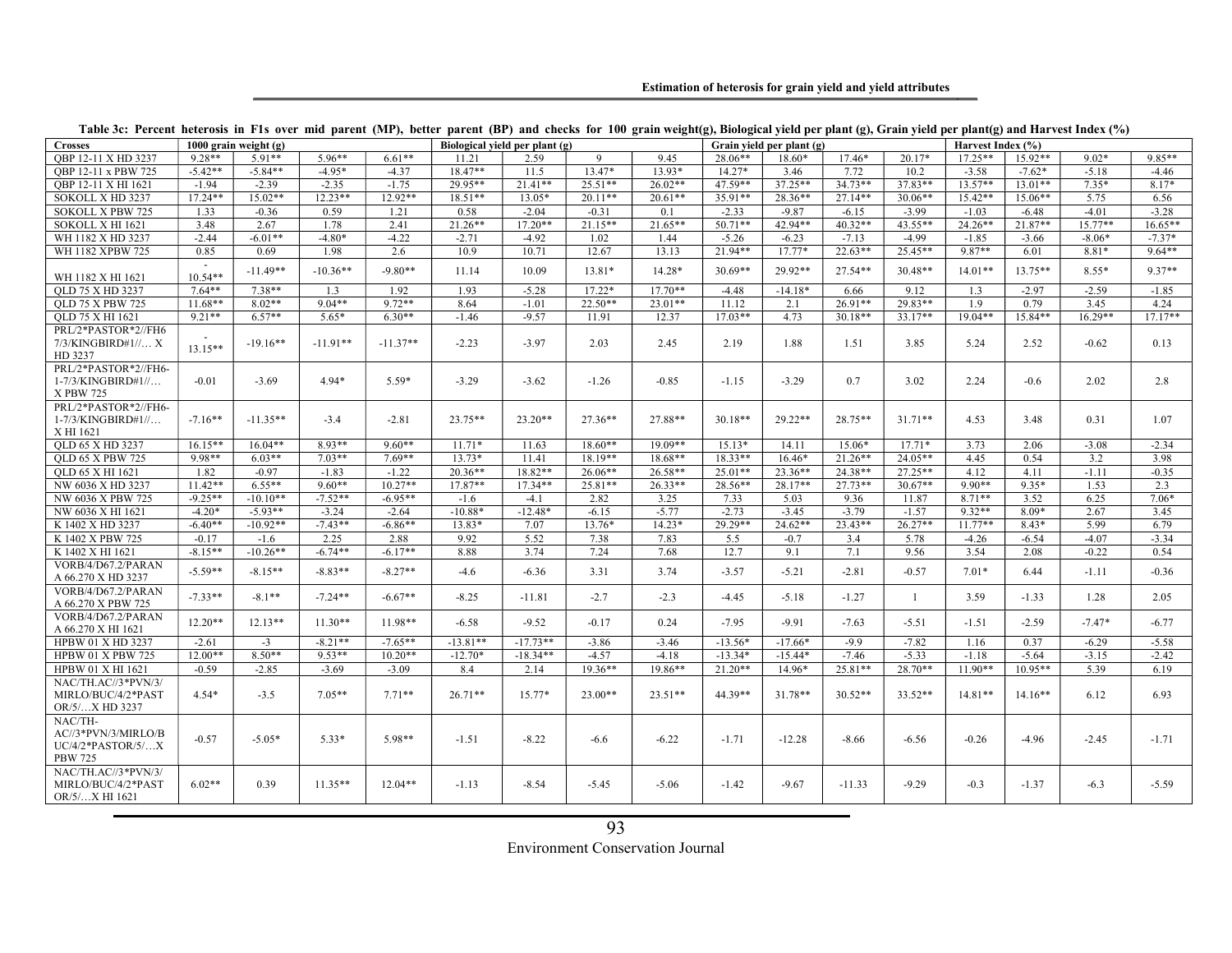In terms of harvest index, relative heterosis varied from 4.26% to 24.26%. The highest significant positive heterosis for the trait was exhibited by the cross SOKOLL x HI 1621 (24.26%). Cross combination SOKOLL x HI 1621 (21.87%) exhibited high significant heterosis over the better parent and QLD 75 x HI 1621 possessed high significant positive heterosis over the checks.

Harvest index is an important indicator of attainable economic yield. Higher values of harvest index leads to higher production levels. Cross combination SOKOLL x HI 1621 and QLD 75 x HI 1621 were observed with higher positive heterosis for the trait. Hence, theses crosses should be preferred in future breeding programmes.

Our study reveals existence of considerable genetic variability for all the trait studied as the mean squares were significant due to all the cahracters. For almost all the characters (except for spike length) a good amount of heterosis observed among the genotypes. For traits like grain yield per plant six cross combinations were found to exhibit significant positive heterobeltiosis, whereas, eleven crosses were expressing positive heterosis over check UP 2855. These combinations showed a good heterosis for number of tillers per plant and harvest index (%) indicating a probable correlation among the traits. The cross combinations QBP 12- 11 x HD 3237 and QBP 12-11 which showed heterosis for early maturity over check UP 2855 were also exhibiting heterosis for grain yield and number of grains. It was also observed in the earlier studies of Jaiswal et al. (2018) and Adhikari et al. (2020) who observed early maturing types to posess heterosis for grain yield. In terms of number of grains per spike eight crosses exhibited significant positive heterosis, while for grain weight per spike six cross combinations were pbserved to possess significant heterosis Both of theses traits are important contributor to the over all grain yield. Therefore, selection for crosses having heterosis these traits are impotant for increasing overall productivity levels. Devi et al. (2013), Kumar et al.  $(2014)$  and Kalhoro *et al.*  $(2015)$  observed heterosis for these traits and also found those crosses to be higher yielding in the further breeding programmes. Our present investigation reveals five crosses which possess heterosis for grain yield to have significant heterosis for these traits. Harvest Index (%) is the measure of the ratio between total grain yield and

overall biological yield. It denotes the economic product of the plant, therefore the crosses with higher values of harvest index will be useful for farmers to gain higher economic returns. In our study six cross combinations exhibited heterosis for harvest index $(\%)$  were also found to possess high yield per se. In the earlier studies of Mahpara et al. (2015) and Ishwal et al. (2018) they observed and isolated crosses which were highly hetrotic for harvest index $(\%)$  which were having high performance in terms of yield and other characters. Plant height and peduncle length are important characters which do not directly influence yield but negative heterosis for these charcters are desirable as dwarf plant types in wheat are associated with lodging resistance and higher fertilizer and input responsiveness. Garg et al. (2015) , Hussain et al. (2019), Younas et al. (2020) studied these traits in terms heterosis and found significant heterosis in their lines and found those dwarf types as high nutrient responsive per unit and also high yielding. In the present investigation five out of thirty crosses possessed significant heterobeltiosis for plant height and for crosses were having significant negative hetrosis for peduncle length. Selection for these crosses would be highly rewarding as these also expressed heterosis for higher yield and shown to be high nutrient responsive.

### Conclusion

The present investigation depicts that there is a considerable amount of genetic variability present among the parental genotypes, which provides a great scope for utilization of these genotypes for commercial exploitation of heterosis for grain yield and other traits. Cross combination SOKOLL x HI 1621 followed by QBP 12-11 x HI 1621 and NAC/ TH.AC//3\*PVN/3/MIRLO/BUC/4/2\*PASTOR/5/

… x HD 3237 had exhibited high positive heterosis over mid parent, better parent and both the checks with high *per se* performance and is considered to be the best heterotic combination in relation to grain yield. Therefore, theses hybrids should be preferredfor further utilization in breeding programme. Further, NW 6036 x HI 1621 expressed high per se performance with superior heterotic value over the checks for the trait number of grains per spike, which provides a possibility for further exploitation of this cross for improvement in grain yield in future.